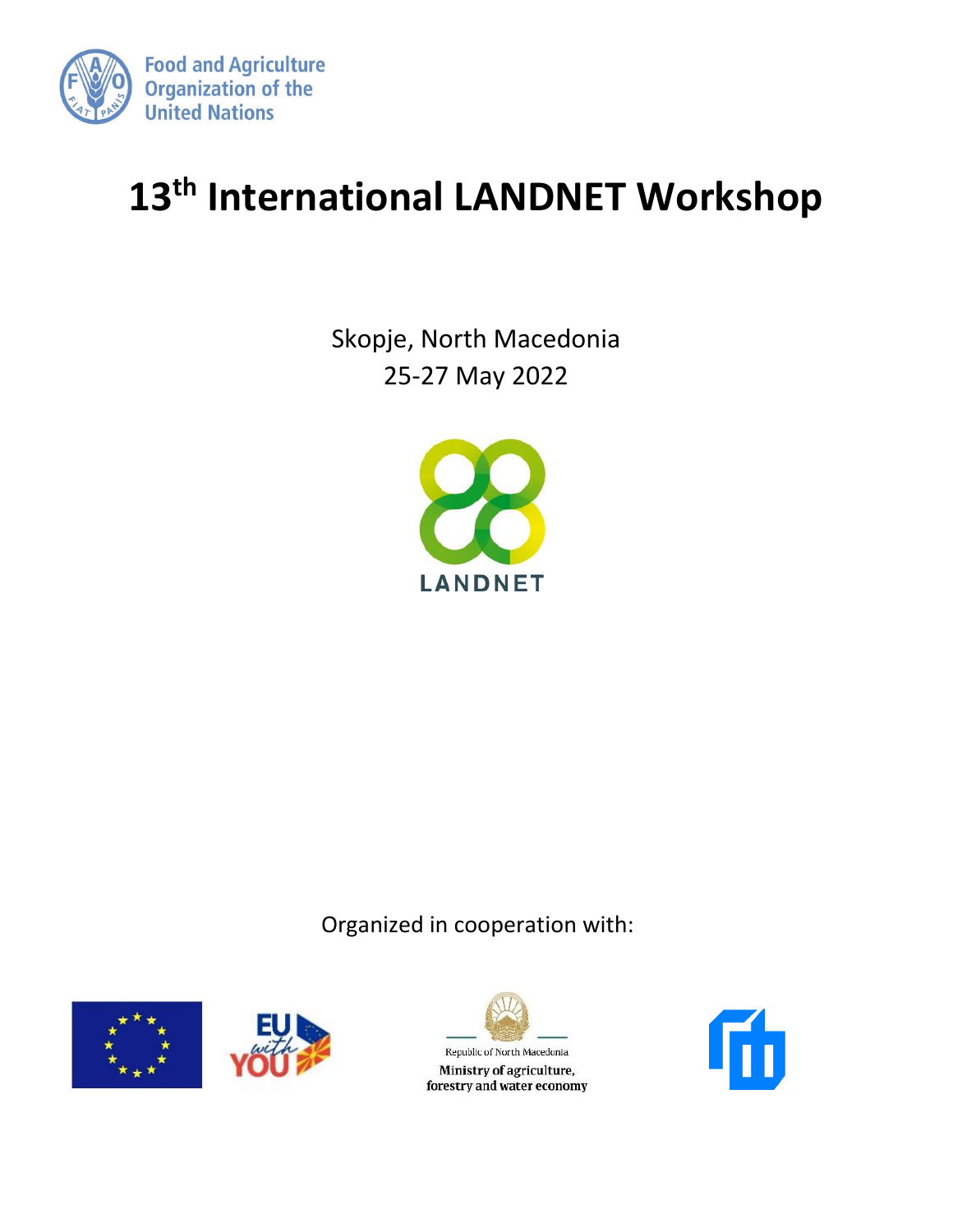

## **Draft Concept note**

## **13th International LANDNET workshop**

### **Skopje, North Macedonia**

## **25-27 May 2022**

Since 2002, the Food and Agriculture Organization of the United Nations Regional Office for Europe and Central Asia (FAO REU) has organized 20 annual regional workshops on land tenure topics such as land consolidation, land banking, state land management, land abandonment and land market development. Since 2010 the technical network is known as LANDNET. In 2019, the workshop was organized in Galicia, Spain, jointly with AGADER (regional ministry of agriculture and rural development), GIZ and FIG (International Federation of Surveyors) with around 200 participants from more than 30 countries in Europe and Central Asia. The 2020 and 2021 workshops were unfortunately cancelled due to the COVID-19 pandemic.

For the continuation of the technical network and strengthening of partnerships with key regional and national stakeholders, organizing a workshop in 2022 was a priority for FAO REU.

The 13th LANDNET workshop will be held in a hybrid format (physically and virtually) from 25 to 27 May in Skopje, North Macedonia, organized together with the University Ss. Cyril Methodius, Faculty of Civil Engineering through a Letter of Agreement. The workshop is co-organized in partnership with the Ministry of Agriculture, Forestry and Water Economy and the Delegation of the European Union to the Republic of North Macedonia.

Due to the COVID-19 pandemic, it was decided to organize a hybrid event, where participants able to travel will gather in a physical setting while others can participate virtually from their home countries. There are expected to be 80-100 participants in Skopje and approximately 80 connecting virtually. All local health and safety precautions and guidance will be observed.

The workshop will take place over 2  $\frac{1}{2}$  days. On the first day, the focus will be on land banking instruments with a presentation of the recently published FAO land banking study [\(https://doi.org/10.4060/cb8307en\)](https://doi.org/10.4060/cb8307en) and the launch of a new FAO initiative on capacity development for land consolidation and land banking. On the second day, the focus will be on the introduction of land consolidation in North Macedonia with presentations in the morning and a field trip to land consolidation project areas in Bitola municipality in the afternoon. The final day will focus on policies to address land abandonment and also on LANDNET itself with the election of the new LANDNET Board.

The objectives of this year's LANDNET workshop are to:

- Revitalize the regional technical network
- Provide an overview of good practices for land banking in Europe
- Present and discuss lessons learned from the introduction of land consolidation in North Macedonia
- Discuss policy options to address land abandonment

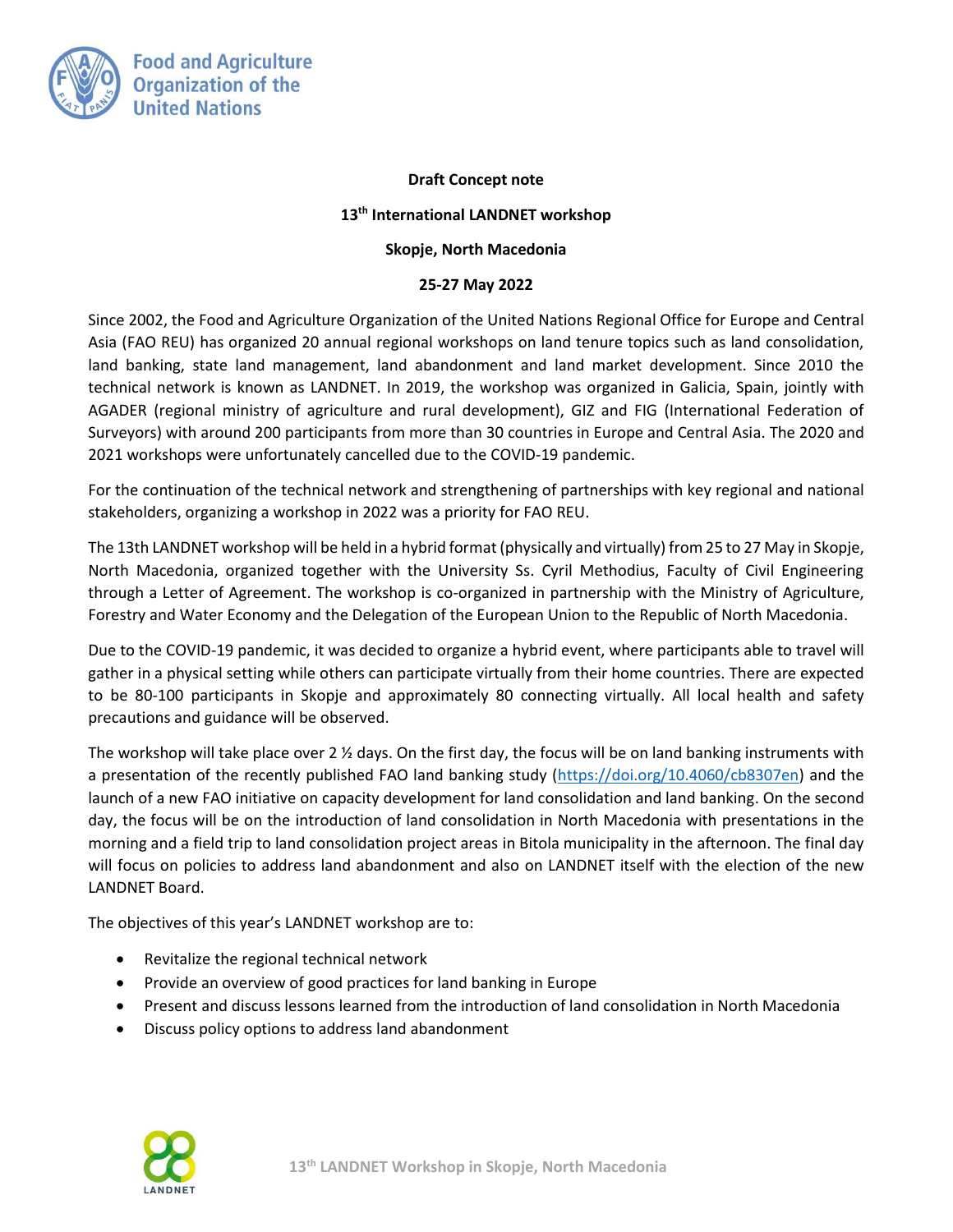

| Wednesday, 25 May 2022<br>Theme of the day: Land banking and capacity development    |                                                                                                                                                                                        |  |
|--------------------------------------------------------------------------------------|----------------------------------------------------------------------------------------------------------------------------------------------------------------------------------------|--|
| $09.00 - 9.30$                                                                       | Registration of participants                                                                                                                                                           |  |
| <b>Session 1: Opening</b>                                                            |                                                                                                                                                                                        |  |
| Moderator: Morten Hartvigsen, FAO REU                                                |                                                                                                                                                                                        |  |
| $9:30 - 9:35$                                                                        | Welcome by Jovan Stojanovski, Chief of Cabinet, Ministry of Agriculture, Forestry and Water<br>Economy, Republic of North Macedonia                                                    |  |
| $9:35 - 9:40$                                                                        | Welcome by Steffen Hudolin, Head of Cooperation, Delegation of the European Union to the<br>Republic of North Macedonia                                                                |  |
| $9:40 - 9:45$                                                                        | Welcome by Dr. Zlatko Srbinoski, Dean, Faculty of Civil Engineering                                                                                                                    |  |
| $9:45 - 9:50$                                                                        | Welcome by Nabil Gangi, Deputy Regional Representative, FAO REU (online)                                                                                                               |  |
| $9:50 - 10:00$                                                                       | Introduction and setting the scene for the workshop by the moderator + introduction of the<br>election of the LANDNET Board by Morten Hartvigsen, Land Tenure Officer, FAO REU         |  |
| $10:00 - 10:30$                                                                      | Coffee & Tea Break                                                                                                                                                                     |  |
| Session 2: Land banking instruments and their application in Europe and Central Asia |                                                                                                                                                                                        |  |
|                                                                                      | Moderator: Jan Spijkerboer, Dutch Kataster                                                                                                                                             |  |
| $10:30 - 11:00$                                                                      | Keynote presentation: FAO Study on European Good practices on Land Banking, by Tomas<br>Versinskas, International Legal Specialist                                                     |  |
| $11:00 - 11:20$                                                                      | Keynote presentation: An overview of land banking instruments in ECA, by Maxim Gorgan, Land<br>Tenure Officer, FAO REU                                                                 |  |
| $11:20 - 12:00$                                                                      | Q&A and discussion                                                                                                                                                                     |  |
| $12:00 - 13:30$                                                                      | Lunch                                                                                                                                                                                  |  |
| Session 3: Land banking - country experiences                                        |                                                                                                                                                                                        |  |
| Moderator: Evelin Jürgenson, Estonia Life Science University                         |                                                                                                                                                                                        |  |
| $13:30 - 13:50$                                                                      | Country presentation: Land Banking in Slovenia by Anka Lisec, Associate Professor, Faculty of Civil<br>and Geodetic Engineering, Ljubljana University (online)                         |  |
| $13:50 - 14:10$                                                                      | Country presentation: Land banking in Denmark by Erik Blaabjerg, Ministry of Food, Agriculture<br>and Fisheries                                                                        |  |
| $14:10 - 14:30$                                                                      | Country presentation: Land banking in Latvia by Ivars Rubenis, Project Manager, Land Fund<br>Management Division, ALTUM (online)                                                       |  |
| $14:30 - 15:00$                                                                      | Q&A and discussion                                                                                                                                                                     |  |
| $15:00 - 15:30$                                                                      | Coffee & Tea Break                                                                                                                                                                     |  |
|                                                                                      | Session 4: Capacity development for land consolidation and land banking                                                                                                                |  |
|                                                                                      | Moderator: Bradley Paterson, FAO REU                                                                                                                                                   |  |
| $15:30 - 15:45$                                                                      | Capacity development needs for land consolidation and land banking by Maxim Gorgan, Land<br>Tenure Officer, FAO REU                                                                    |  |
| $15:45 - 16:00$                                                                      | Country presentation: Education of future land consolidation professionals in North Macedonia by<br>Gjorgji Gjorgjiev, Faculty of Civil Engineering                                    |  |
| $16:00 - 16:15$                                                                      | Country presentation: Education of future land consolidation professionals in Lithuania by Giedrius<br>Pasakarnis, Vytautas Magnus University                                          |  |
| $16:15 - 17:00$                                                                      | Discussion and establishment of a working group to develop a generic curricula for land<br>consolidation based on the principles of VGGT and the FAO Legal Guide on Land Consolidation |  |
| $17:00 - 17:30$                                                                      | Wrap-up and closing of the first day                                                                                                                                                   |  |